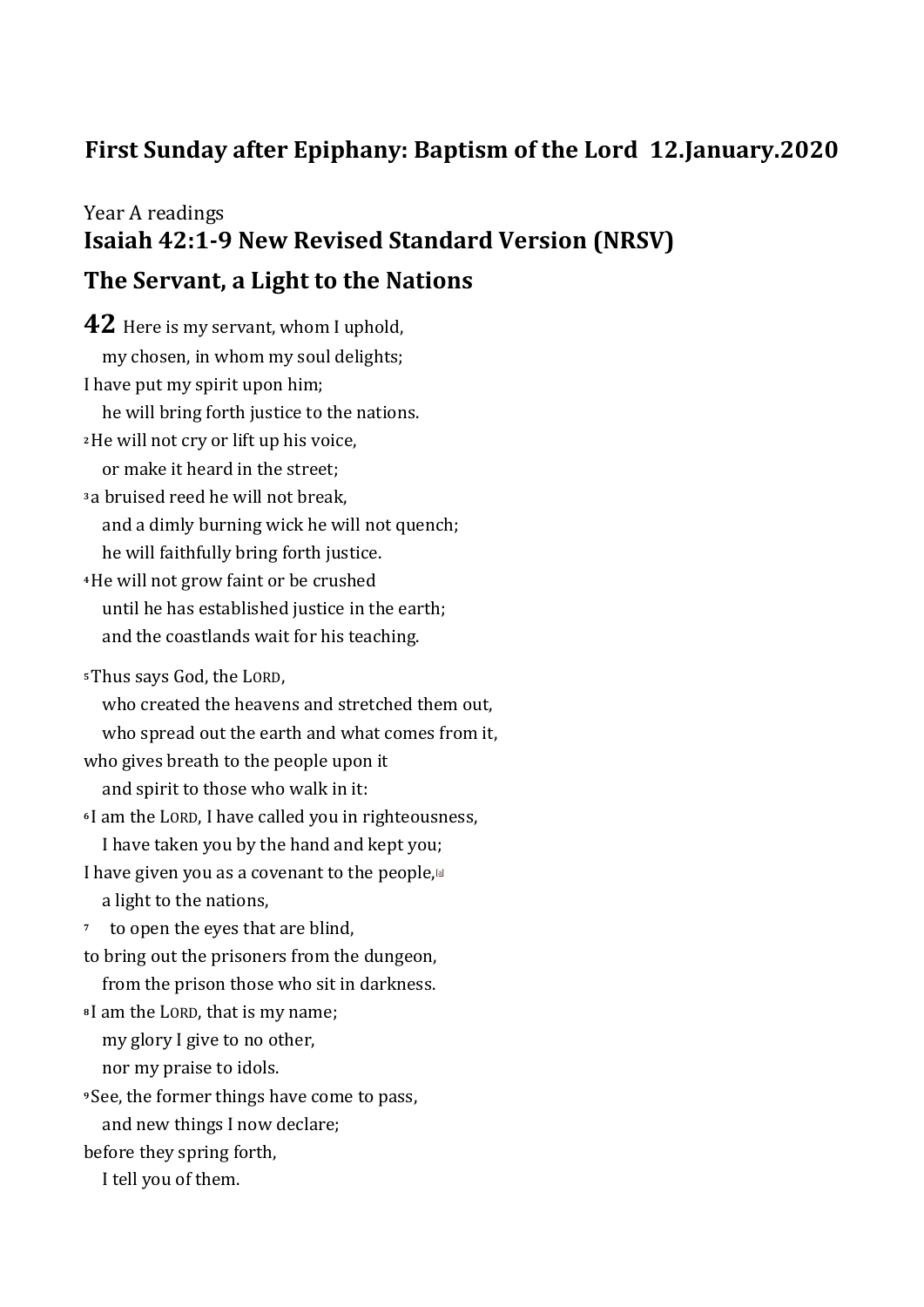#### **Acts 10:34-43 New Revised Standard Version (NRSV)**

 $34$  Then Peter began to speak to them: "I truly understand that God shows no partiality,  $35$  but in every nation anyone who fears him and does what is right is acceptable to him.  $36$  You know the message he sent to the people of Israel, preaching peace by Jesus Christ—he is Lord of all. <sup>37</sup> That message spread throughout Judea, beginning in Galilee after the baptism that John announced:  $38$  how God anointed Jesus of Nazareth with the Holy Spirit and with power; how he went about doing good and healing all who were oppressed by the devil, for God was with him. <sup>39</sup> We are witnesses to all that he did both in Judea and in Jerusalem. They put him to death by hanging him on a tree: <sup>40</sup> but God raised him on the third day and allowed him to appear, <sup>41</sup> not to all the people but to us who were chosen by God as witnesses, and who ate and drank with him after he rose from the dead. <sup>42</sup> He commanded us to preach to the people and to testify that he is the one ordained by God as judge of the living and the dead.  $^{43}$  All the prophets testify about him that everyone who believes in him receives forgiveness of sins through his name."

### **Matthew 3:13-17 New Revised Standard Version (NRSV)**

#### **The Baptism of Jesus**

**<sup>13</sup>**Then Jesus came from Galilee to John at the Jordan, to be baptized by him. **<sup>14</sup>** John would have prevented him, saying, "I need to be baptized by you, and do you come to me?" **15**But Jesus answered him, "Let it be so now; for it is proper for us in this way to fulfil all righteousness." Then he consented. **16**And when Jesus had been baptized, just as he came up from the water, suddenly the heavens were opened to him and he saw the Spirit of God descending like a dove and alighting on him. **17**And a voice from heaven said, "This is my Son, the Beloved, with whom I am well pleased."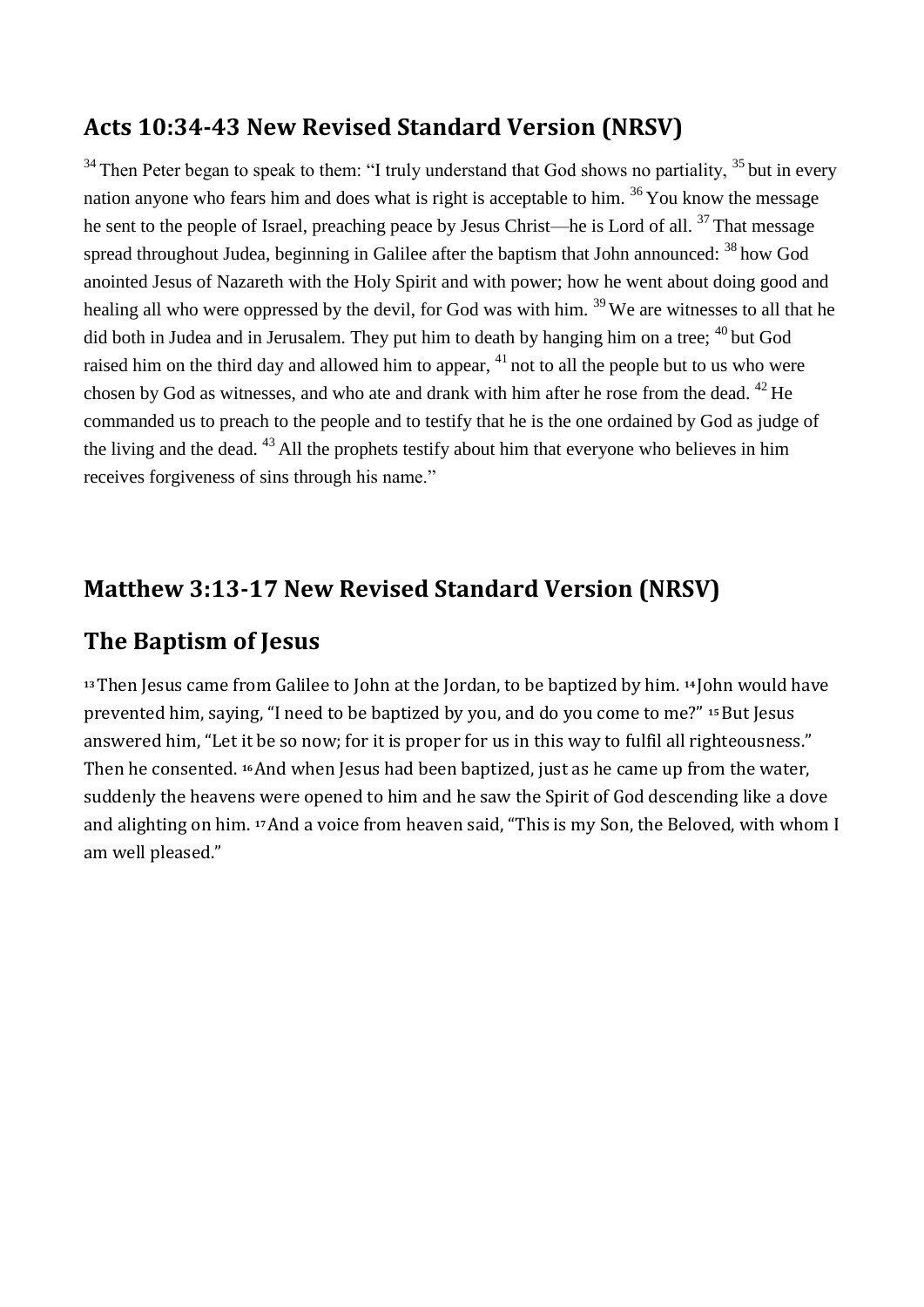## **Sermon 12 January 2020**

#### *May the words of my mouth and the meditation of all our hearts be acceptable in your sight O Lord. Amen*

So, on this the first Sunday of Epiphany (the season when we celebrate the revealing of Christ to the world) we have come to the week when we celebrate the baptism of Christ.

How does this fit into our Discipleship theme?

Christ was revealed at his baptism by the voice of his Father in heaven declaring his **love** for Jesus, and how pleased he is with him. This love for Jesus is declared before he has even begun his ministry. It is not dependent on his work or his fulfilling his role to his Father's satisfaction. He has not shared with anyone, cured anyone, fed or watered anyone He has not yet given sight to the blind or cured the lame or freed the oppressed as the prophet Isaiah had described of the Messiah. These are the things that Jesus did later on and which further confirmed to John the Baptist that he was indeed God's chosen one.

God the Father **loves** Jesus **just for being**, and God **loves us too** - **just because we are here,** not because we have earned his love. Eddie often says when he baptises infants that their baptism is a symbol of God's love for them before they have even done anything. A child that is brought to baptism has not earned that love. God's love is limitless and unconditional. There is no test that we have to take to earn it. There is no pass or fail mark to earn God's love. It is by grace that he loves us, because **God wants to love us**. St John said:

'*There is no fear in love. But perfect love drives out fear, because fear has to do with punishment' 1* and **God's love is perfect.** Isaiah said of that love that we are not excluded for our imperfections: '*a bruised reed he will not break,*

#### *and a dimly burning wick he will not quench'<sup>2</sup>*

That message that the Disciples and John the Baptist heard about Jesus: that God loved and was pleased with his beloved son- is a message too for all of us. We as baptised believers are beloved by God. That love is infinite and unending. We need to grasp the infinite nature of God's love for us so that we can share it better with others. For as John also said

'We love because he first loved us'. 3

Our response to God's love is to love him back and to love those he loves- all of them (however unlovely they may seem). That love causes us to love in return and to share that love with those around us. For it is so infinite and great that we cannot keep it to ourselves. Even if we were not to love automatically as a response to God's love, as disciples we should love because we are commanded to: Jesus said: ' The greatest *commandment is this:Love the Lord your God with all your* 

**<sup>.</sup>**  $^1$  1 John 4 v18

 $<sup>2</sup>$  Isaiah 42 v3</sup>

 $3$  1 John 4 v19